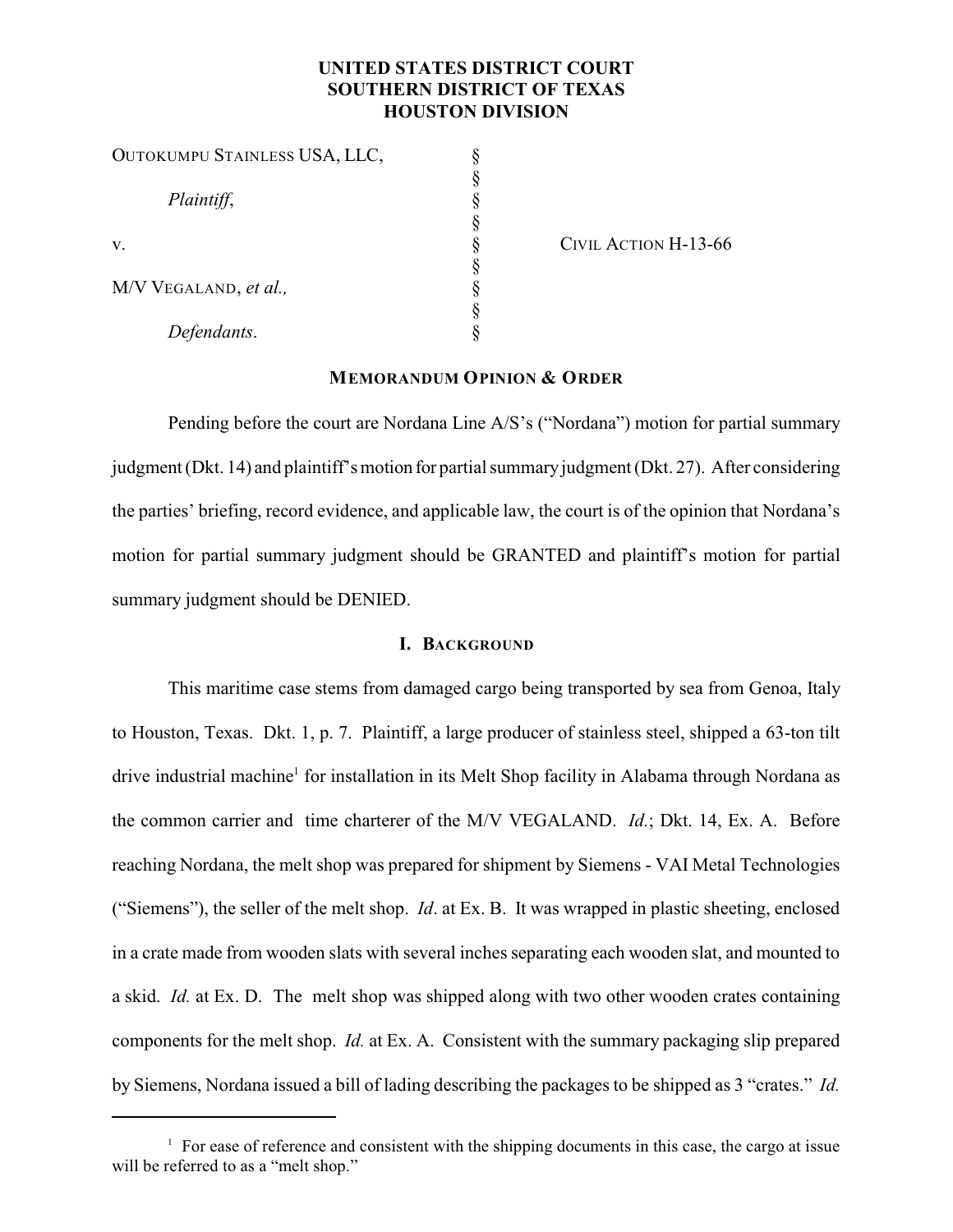at Exs. A-B. Plaintiff did not declare the value of the cargo on the face of the bill of lading. *Id.* at Ex. A. While in transit, the M/V VEGALAND encountered heavy weather. Dkt. 27, Ex. I. When the M/V VEGALAND reached the Port of Houston, the cargo was found tipped over on its side. Dkt. 1, pp. 8-9. The melt shop experienced significant damage. *Id.*

Plaintiff filed suit in admiralty on January 9, 2013, claiming \$566,740.80 in actual damages to the melt shop. *Id.* at 9. Plaintiff and Nordana filed cross-motions for partial summary judgment seeking a determination regarding whether the Carriage of Goods by Sea Act ("COGSA"), 46 U.S.C. § 30701, *et seq.*, limits Nordana's liability to \$500 per package. Nordana submits that the physical packaging of the cargo and the bill of lading establish, as a matter of law, that the melt shop was a single package under COGSA. Plaintiff counters that the melt shop does not constitute a package, and further, that Nordana is not entitled to limit its liability because it did not give plaintiff a fair opportunity to declare a higher value for the cargo.

#### **II. LEGAL STANDARD**

Summary judgment is proper if "the movant shows that there is no genuine dispute as to any material fact and the movant is entitled to judgment as a matter of law." FED. R. CIV. P. 56(a); *see also Carrizales v. State Farm Lloyds*, 518 F.3d 343, 345 (5th Cir. 2008). The moving party bears the initial burden of informing the court of evidence, if any, that demonstrates the absence of a genuine dispute of material fact. *Celotex Corp. v. Catrett*, 477 U.S. 317, 323, 106 S. Ct. 2548 (1986). Only when the moving party has discharged this initial burden does the burden shift to the non-moving party to demonstrate that there is a genuine dispute of material fact. *Id.* at 322. A dispute is "genuine" if the evidence is such that a reasonable jury could return a verdict for the nonmoving party. *Anderson v. Liberty Lobby, Inc.*, 477 U.S. 242, 248, 106 S. Ct. 2505 (1986); *Cooper Tire & Rubber Co. v. Farese*, 423 F.3d 446, 454 (5th Cir. 2005). A dispute is "material" if its resolution could affect the outcome of the action. *Anderson*, 477 U.S. at 248. The substantive law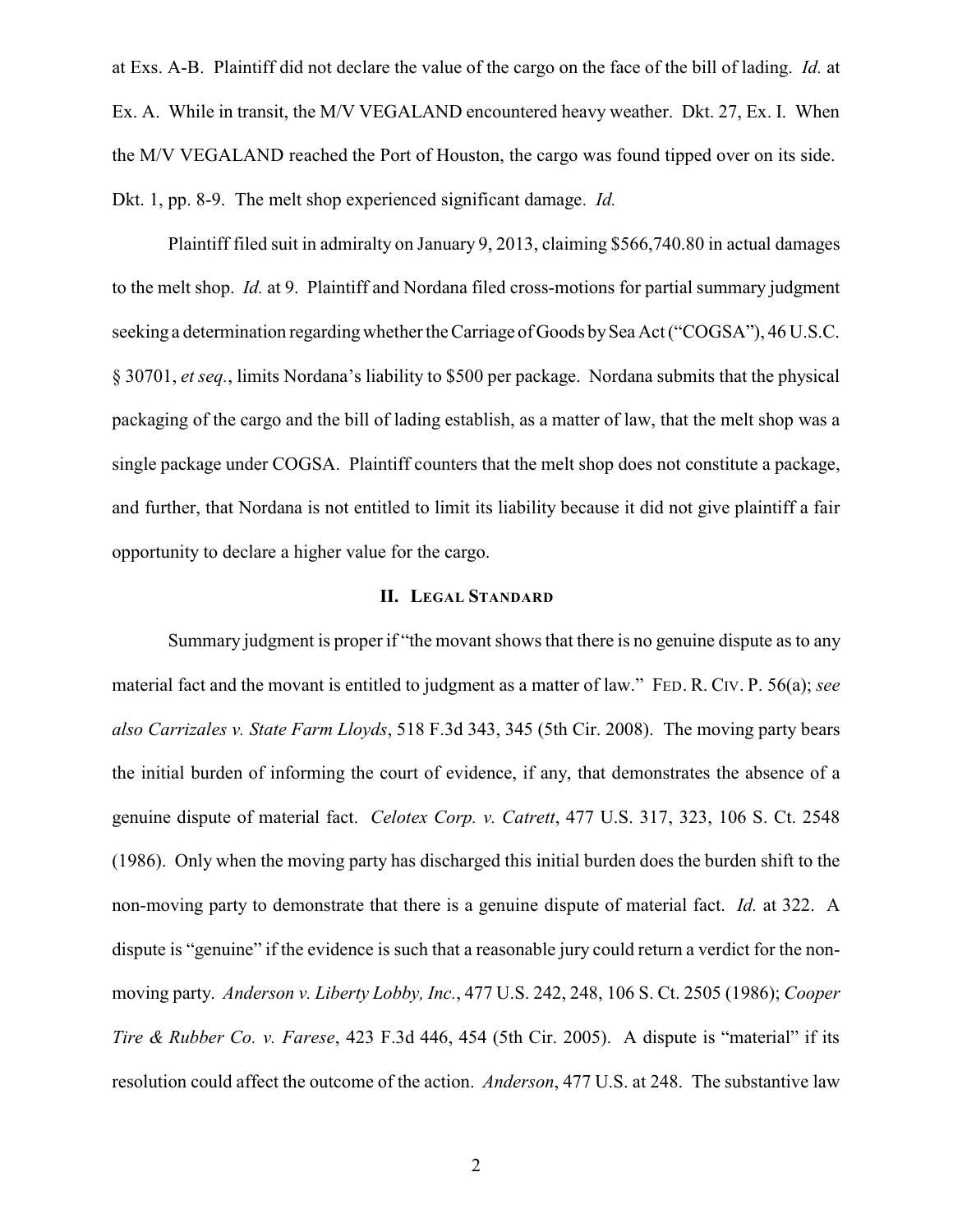determines which facts are material in each case. Lastly, in determining whether a genuine dispute of material fact exists, the court views the evidence and draws inferences in the light most favorable to the non-moving party. *See id.* at 255; *Richardson v. Monitronics Int'l, Inc.*, 434 F.3d 327, 332 (5th Cir. 2005).

If there are no issues of witness credibility, "the court may conclude on the basis of the affidavits, depositions, and stipulations before it, that there are no genuine issues of material fact, even though decision may depend on inferences to be drawn from what has been incontrovertibly proved." *Tamini v. Salen Dry Cargo AB*, 866 F.2d 741, 742-43 (5th Cir. 1989) (quoting *Nunez v. Superior Oil Co.*, 572 F.2d 1119, 1123-24 (5th Cir. 1978)). Under these circumstances, the judge, who is also the trier of fact in an admiralty case, may be warranted in deciding a factual question as a matter of law. *Id.* "The judge, as trier of fact, is in a position to and ought to draw his inferences without resort to the expense of trial." *Id.*

#### **III. ANALYSIS**

Nordana seeks partial summary judgment solely on the issue of whether its liability for the damaged cargo is limited to \$500 per package under COGSA. Nordana maintains that the melt shop was packaged for shipping and that plaintiff failed to declare a higher value for the cargo on the bill of lading in order to avoid additional ad valorem freight charges, despite being given a fair opportunity to do so. Plaintiff responds that the melt shop does not constitute a package because the nature and value of the equipment were apparent to Nordana such that it should not be entitled to limit its liability to \$500. Plaintiff also contends it was not given a fair opportunity to declare a higher value, which should render void the limitation clause in the bill of lading. Additionally, plaintiff seeks to avoid the limitation of liability bymaking claims of geographic deviation, improper stowage, and spoliation of evidence. The court will address the arguments relevant to the question of whether the COGSA package limitation applies.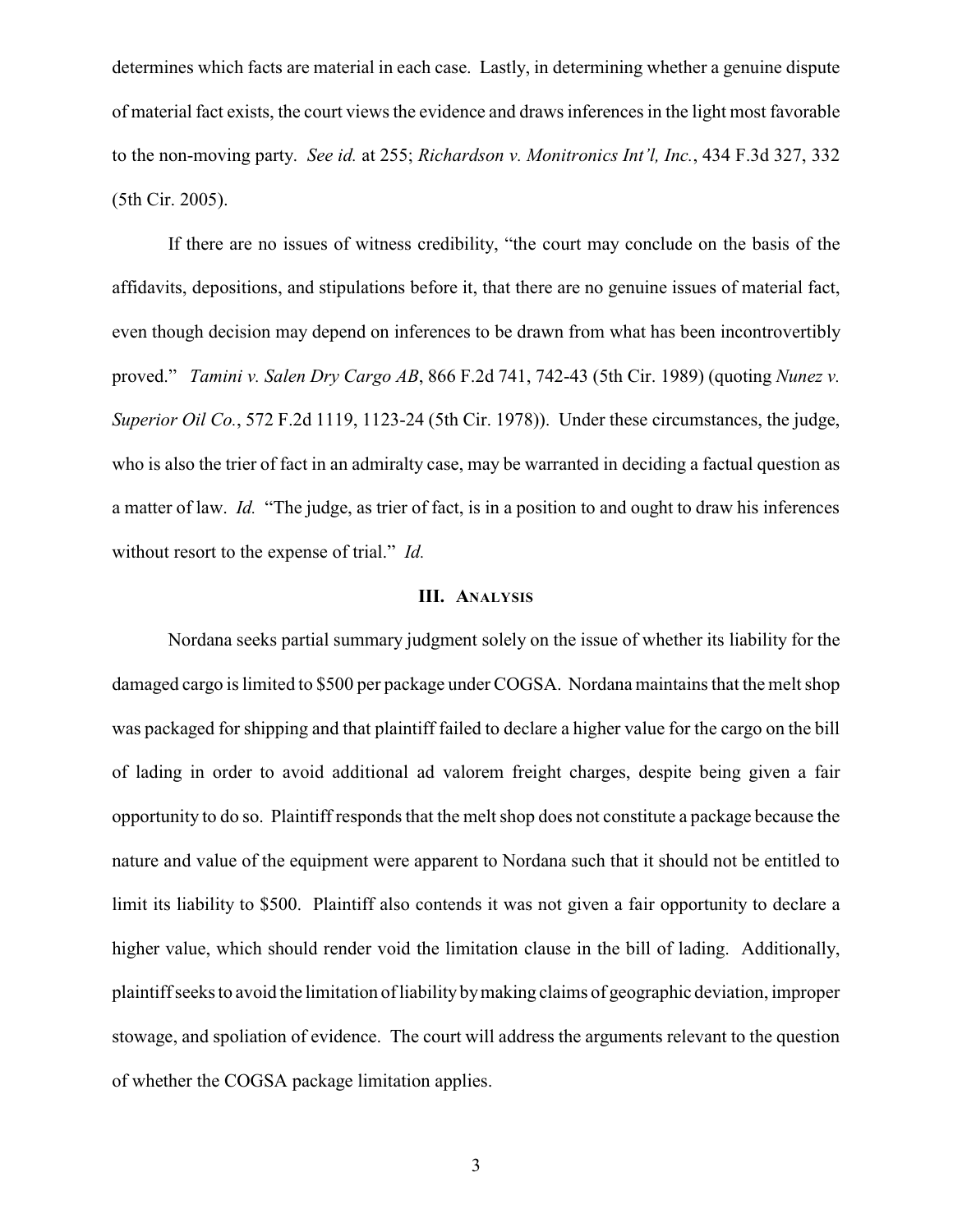Both parties agree that COGSA applies. COGSA "applies to a carrier engaged in the carriage of goods to or from any port in the United States." 46 U.S.C. § 30702. The COGSA package limitation provides, in relevant part:

Neither the carrier nor the ship shall in any event be or become liable for any loss or damage to or in connection with the transportation of goods in an amount exceeding \$500 per package lawful money of the United States, or in case of goods not shipped in packages, per customary freight unit, or the equivalent of that sum in other currency, unless the nature and value of such goods have been declared by the shipper before shipment and inserted in the bill of lading. This declaration, if embodied in the bill of lading, shall be prima facie evidence, but shall not be conclusive on the carrier.

*Id.* at § 30701, note § 4(5).

*A. Package*

The parties dispute whether the melt shop was a package for purposes of COGSA's \$500 per package limitation. Specifically, plaintiff argues that the contents of the crate were visible to Nordana, Nordana was provided photographs and drawings of the melt shop, and the content of the crate was sufficiently described in the bill of lading to put Nordana on notice that the value of the melt shop exceeded \$500. Further, the parties did not evidence an intent that the melt shop was a package because the package column was left blank in the bill of lading and the freight charges were calculated on a weight and measure basis. Nordana, however, argues that the cargo was prepackaged for shipment. It was fully wrapped in plastic, surrounded on all sides by wooden slats, and mounted to H-beams to facilitate lashing.

The limitation of a carrier's liability to \$500 per package turns on whether or not the melt shop was a "package." The statute does not provide any guidance as to what constitutes a package; however, the Fifth Circuit and lower courts have construed the term on a case-by-case basis. In determining whether certain cargo constitutes a package under COGSA, courts have focused on whether the cargo was only partially packaged or fully exposed, whether the cargo was prepared to facilitate handling or shipping, and whether the shipping documents evinced an intent by the parties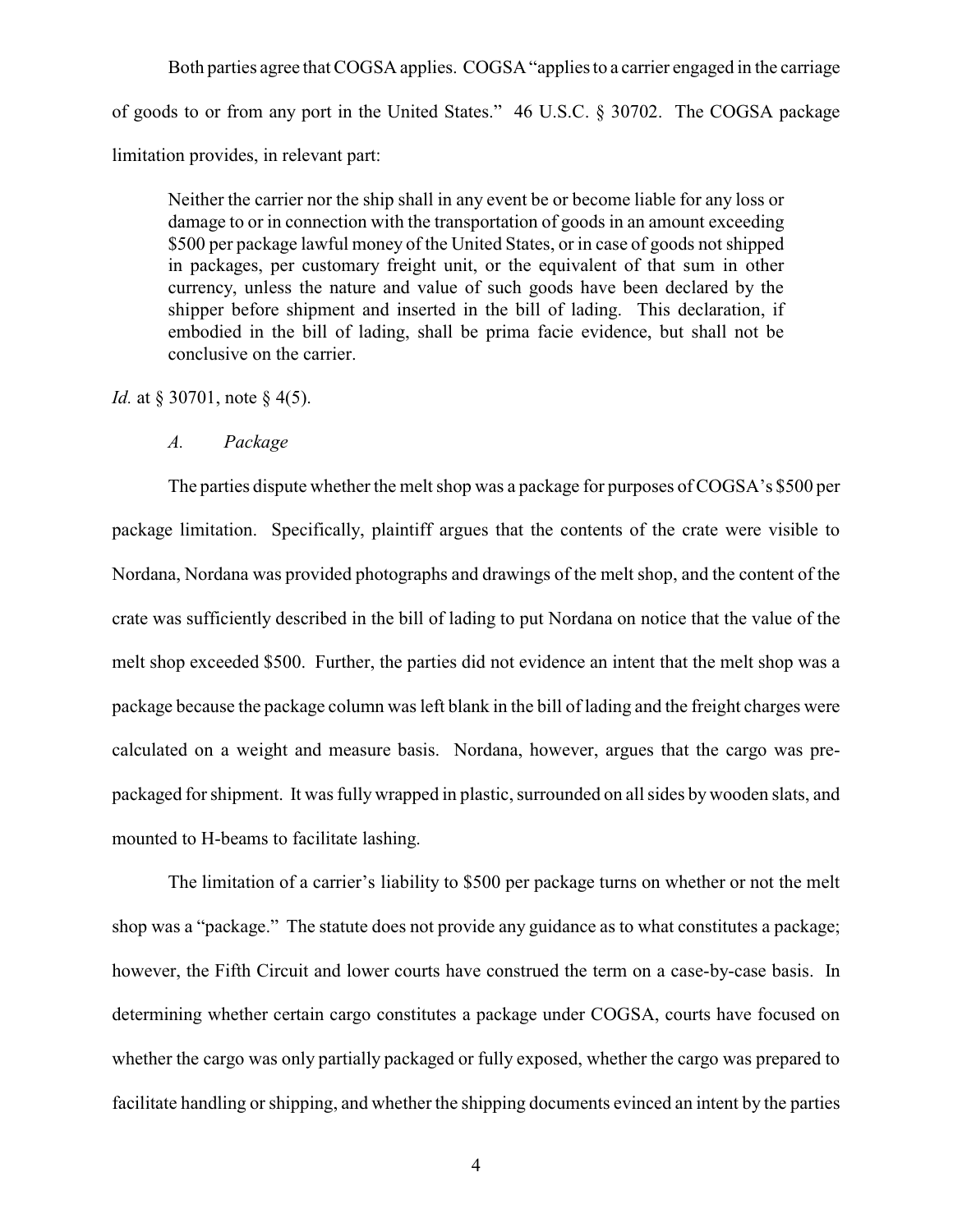that the cargo be treated as a package. *See e.g.*, *Tamini*, 866 F.2d 741 (5th Cir. 1989); *Croft & Scully Co. v. M/V SKULPTOR VUCHETICH*, 664 F.2d 1277 (5th Cir. 1982); *Allstate Ins. Co. v. Inversiones Navieras Imparca, C.A.*, 646 F.2d 169 (5th Cir. 1981).

The packaging of the melt shop in this case and the contents of the bill of lading are not in dispute. The melt shop was generally referred to as one of three "Crates" being shipped from Genoa, Italy to Houston, Texas. The space provided for "No. of Pkgs." was left blank in the bill of lading, but this notation is not determinative. *See Tamini*, 866 F.2d at 743 (notation in the column for "Pkgs." is not determinative). These facts provide the only unequivocal support for plaintiff's position that the melt shop was not a package. In all other respects, the melt shop was prepared and delivered to Nordana as a package. Specifically, the melt shop was wrapped fully in plastic, it was then fully enclosed in a crate made of wooden slats. While there was space in between each wooden slat, the plastic wrap was all that could be seen between the spaces in the slats. Cargo does not have to be fully enclosed to be considered a package. *Calmaquip Eng'g W. Hemisphere Corp. v. W. Coast Carriers*, 650 F.2d 633, 639 (5th Cir. 1981). Further, the melt shop was attached to H-beams in order to facilitate shipping. Thus, the majority of factors considered by the Fifth Circuit in determining whether cargo is a package for purposes of COGSA weigh in favor of a finding that the melt shop was a package.

Plaintiff relies on the Fifth Circuit's decision in *Tamini* to support its position that the melt shop does not constitute a package. In *Tamini*, the Fifth Circuit upheld the summary judgment ruling that a portable rotary drilling rig damaged during the loading of a vessel was not a single package under COGSA.<sup>2</sup> *Tamini*, 866 F.2d at 743. The bill of lading described the cargo as "One unit ...

<sup>&</sup>lt;sup>2</sup> Plaintiff's reliance on *Aggreko, Inc. v. LEP Int'l, Ltd.*, 780 F. Supp. 429 (S.D. Tex. 1991), for the proposition that the limitation does not apply if the "carrier had clear, unequivocal notice of the container's contents" is also unavailing. *Aggreko*, 780 F. Supp. at 430. In dicta, the court stated this principle relying on *Croft & Scully Co. v. M/V SKULPTOR VUCHETICH*, 664 F.2d 1277 (5th Cir. 1982). A review of *Croft & Scully* reveals that the Fifth Circuit espoused this principle in a context where the carrier provided a container to the shipper and the shipper placed its prepared packages in the container and described such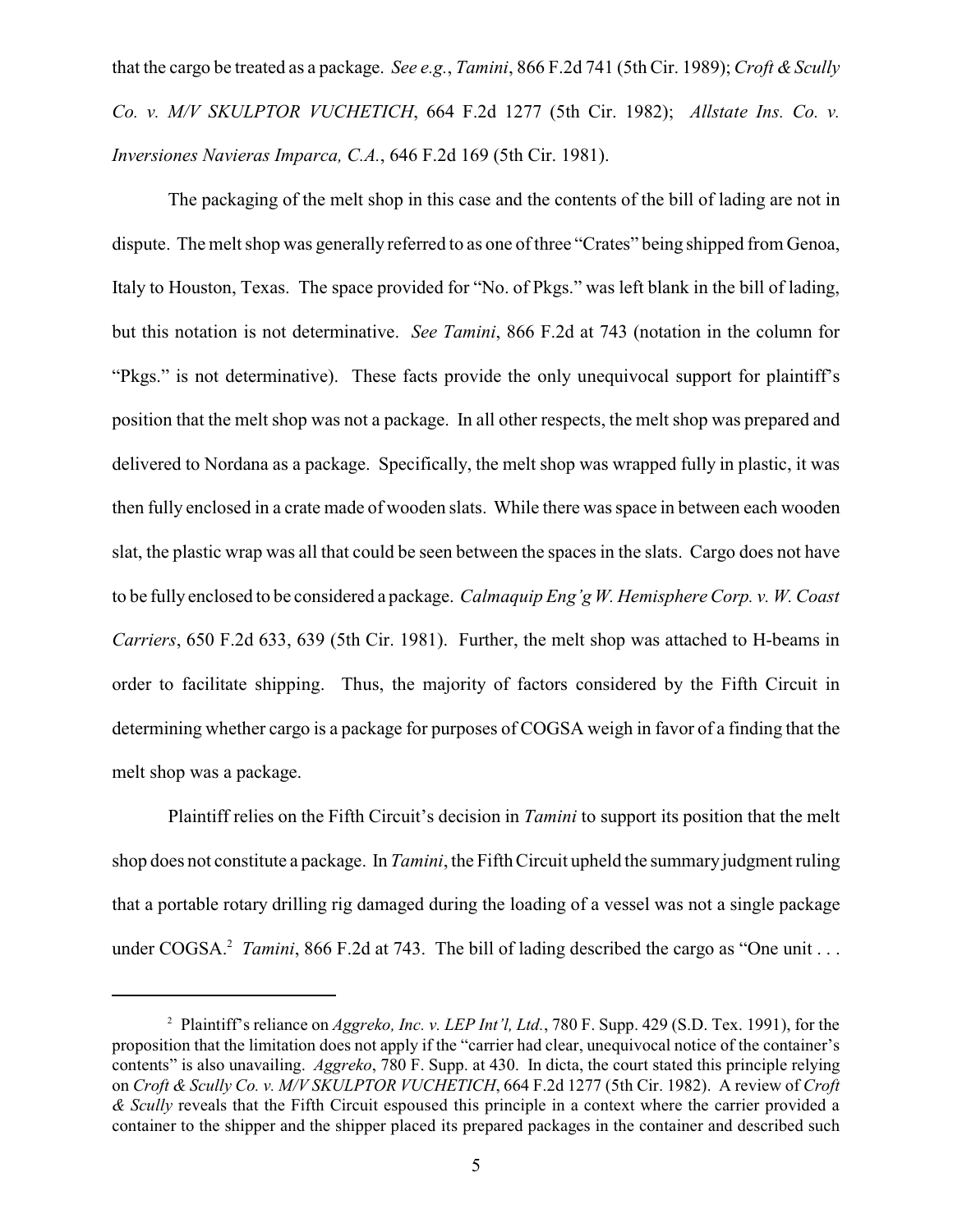Portable Rotary Drill. Gross Pounds: 62,795" and noted "1" in the "No. of Pkgs." *Id.* at 742. The cargo included 11 other boxes of accessories, for a total of "12 pc." *Id.* In preparation for shipment, the shipper placed wooden crating around vulnerable portions of the drilling rig, covering only a minimal amount of the exterior of the drilling rig. *Id.* Most of the rig, however, was fully exposed. *Id.* Finally, the rig was free-standing, unattached to a skid or other device meant to facilitate shipping. *Id.* The Fifth Circuit found the district court had not erred by finding the rig was not a package, but noted that "the cases have gone both ways . . . where the items shipped are partially packaged." *Id.* at 743.

Like *Tamini*, the case here presents a close call. However, the facts in *Tamini* tipped in favor of a finding that the drilling rig was not a package because the cargo was not enclosed in a container, the rig was mostly exposed, there were no appurtenances attached to the cargo to facilitate handling during transportation, and the transportation charges for the rig were calculated on a weight, not per package, basis. *Id.* The factual circumstances presented here differ from those in *Tamini*. Unlike the cargo in *Tamini*, the melt shop was fully wrapped in plastic and enclosed in a vented wooden slat crate. It was not fully exposed, and it was secured to H-beams designed to facilitate handling during transportation. Further, the freight charges were billed on either a lump sum or weight and measure basis. *Cf.* Dkt. 27, Ex. E *with* Dkt. 27, Ex. K.

Plaintiff urges this court to require the carrier to inquire or implicitly waive its limitation of liability under COGSA if the carrier should have recognized that the cargo was a heavy, valuable piece of equipment. But, that position is not supported by case law or the language of the statute. The statutory limitation places the onus on the shipper to declare a higher value on the face of the

packages in the bill of lading. *Croft & Scully*, 664 F.2d at 1281. The statement of law in *Croft & Scully*, as relied upon by the court in *Aggreko*, applies when the carrier provides the shipping container and is put on notice of the contents contained therein. That is not the situation here. Further, the packaging of the cargo and appurtenances attached to the cargo to facilitate shipping in *Aggreko* were very different from those features of plaintiff's cargo here. *Aggreko*, 780 F. Supp. at 430.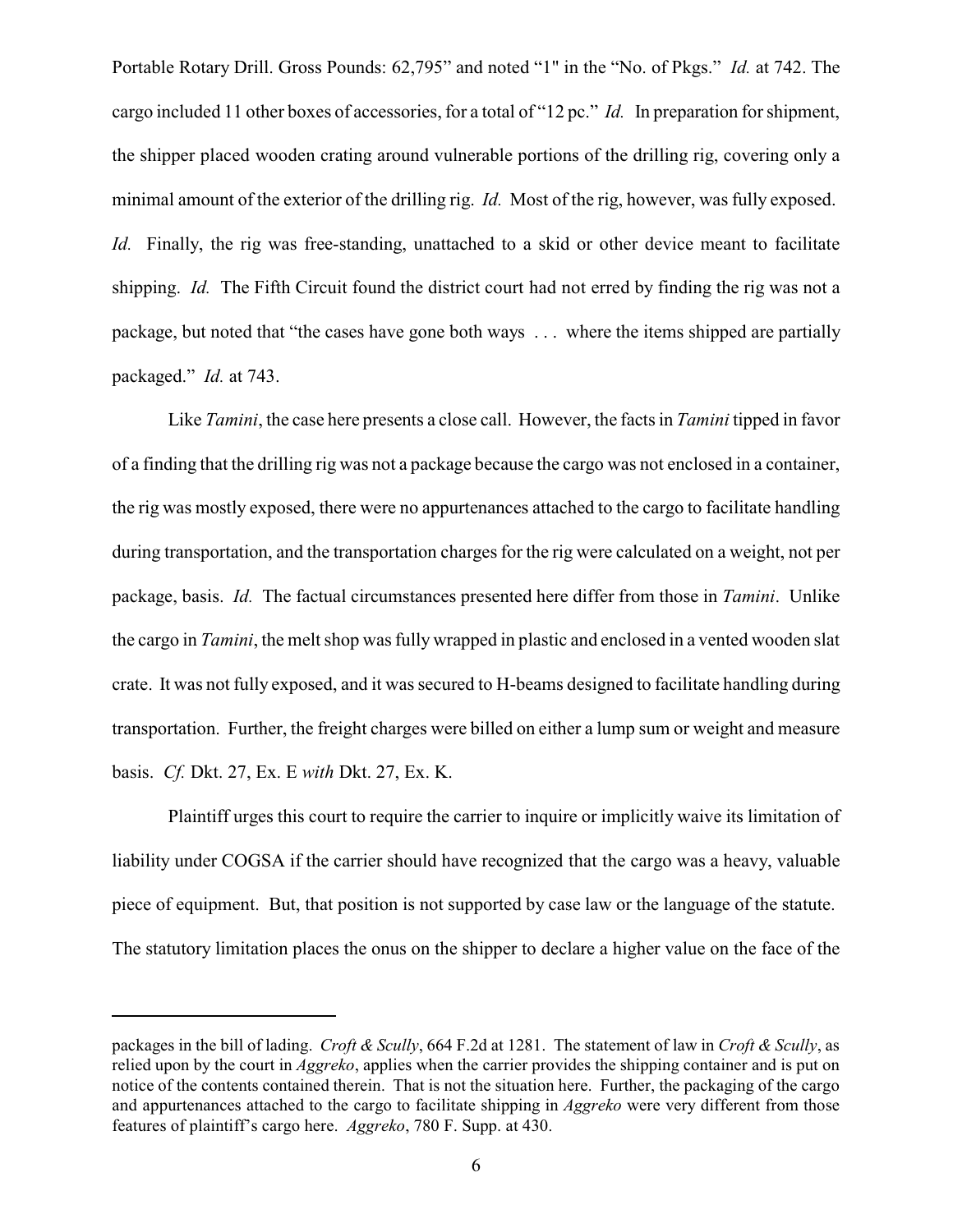bill of lading because "as a matter of business practice . . . [t]he shipper obviously has the best knowledge of the value of the cargo, and is in the best position to determine [whether declaring a higher value or not] would be most efficient from an economic standpoint." *C.A. Articulos Nacionales de Goma Gomaven v. M/V ARAGUA*, 756 F.2d 1156, 1161 (5th Cir. 1985). COGSA contemplates that the shipper is responsible for declaring a higher value, and the carrier cannot be liable for the full value of the cargo when shipper fails to do so.

Moreover, the court in *Dewanchand Ramsaran Indus. (P), Ltd. v. Ports Am. Tex., Inc.*, 2010 WL 707380 (S.D. Tex. Feb. 24, 2010), recently considered whether a 45,000 pound piece of drilling equipment, known as an SCR House, constituted a package under COGSA. 2010 WL 707380, at \*1. The SCR House was confined within a metal box, much of the metal box was covered in plywood, a steel skid was mounted to the bottom of the equipment, and foam insulation filled the gaps between the framing. *Id.* Noting that the Fifth Circuit often relies on Second Circuit precedent when interpreting COGSA, the court cited the Second Circuit's definition of "package" as a "class of cargo, irrespective of size, shape, or weight, to which some packaging preparation for transportation has been made which facilitates handling, but which does not necessarily conceal or completely enclose the goods." *Id.* at \*9 (quoting *Aluminios Pozuelo Ltd. v. S.S. Navigator*, 407 F.2d 152, 155 (2d Cir. 1968)). Consistent with this definition, the court found the SCR House had a "'common-sense, visual appearance of a package'" because it was partially enclosed in plywood and mounted on a steel skid in preparation for transport. *Id.*(quoting*Crispin Co. v. M/V MORNING PARK*, 578 F. Supp. 359, 360 (S.D. Tex. 1984)). The court also relied on the bill of lading, which reflected the parties' contractual intent that the SCR House was a package, but discounted the plaintiff's argument that the shipping charges were calculated on the basis of weight because "[e]vidence of how the shipping charges were calculated is only relevant as secondary evidence of the parties' intent." *Id.* at \*11.

This court agrees with the reasoning in *Ports America*, and despite the size and weight of the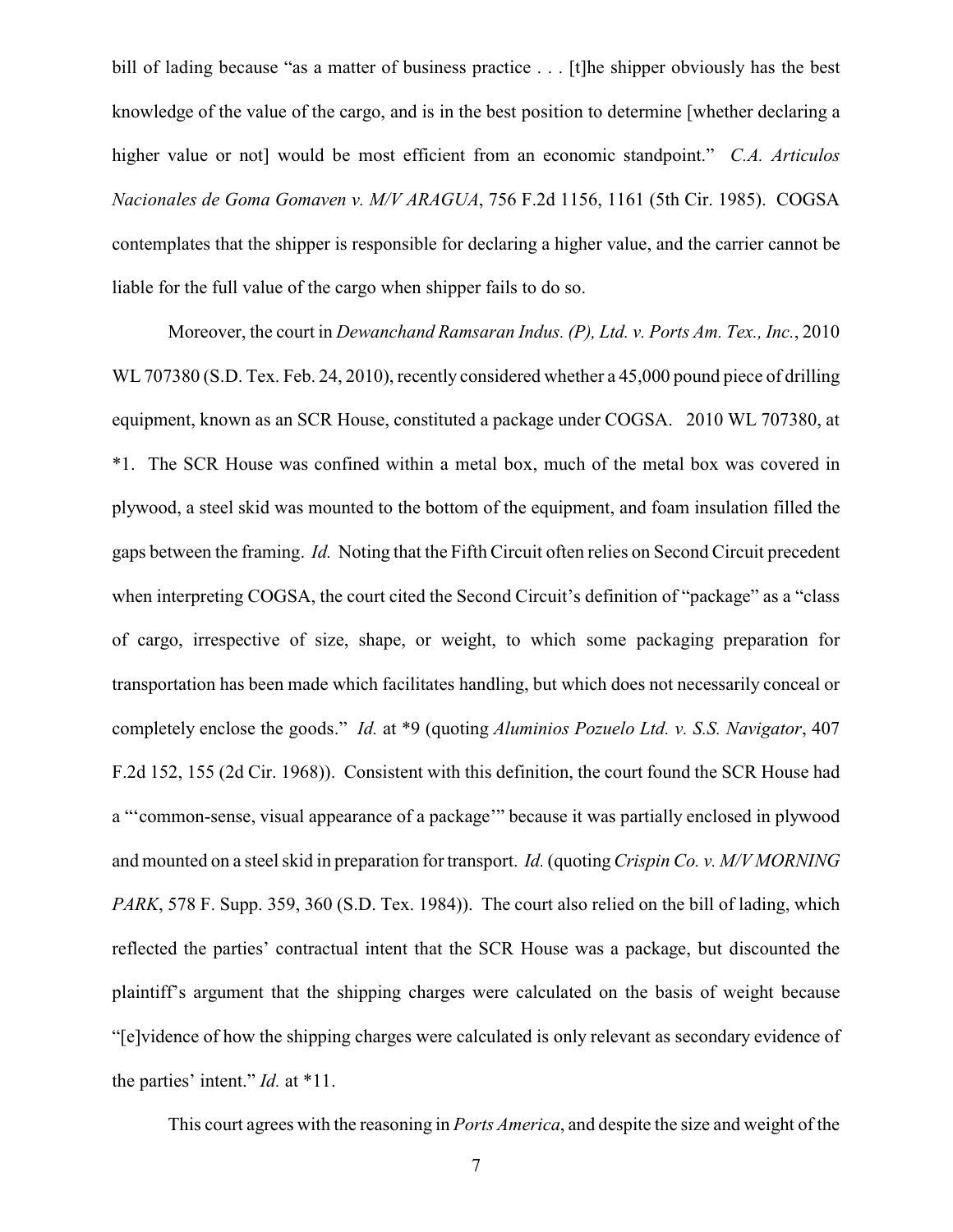equipment, the "common sense, visual appearance" of the melt shop was that of a package. It was fully wrapped in plastic and surrounded on all sides by wooden slats. It was also attached to a base meant to facilitate handling. While the space provided in the bill of lading for number of packages was left blank, the bill of lading described the three pieces of cargo as "crates." The crating, in this case, was done in preparation for shipment before reaching Nordana. And, the calculation of shipping charges is not conclusive. Thus, given the factors considered by the Fifth Circuit and lower courts with respect to what constitutes a "package" for purposes of COGSA, the court finds, as a matter of law, that the melt shop was a package.

## *B. Fair Opportunity*

Plaintiff also argues that Nordana is not entitled to limit its liability because it did not give plaintiff a fair opportunity to declare a higher value for the cargo. Specifically, the "Freight calculation" paragraph in the "Ad valorem cargo" section of Nordana's Tariff provides that "[d]epending on the rules of the applicable tariff the freight for such cargo will be calculated as a percentage of the value declared by the Shipper." Dkt. 27, Ex. V. Plaintiff suggests this language implies that another tariff existed which was not provided to plaintiff or incorporated into the shipping documents. By failing to provide this additional tariff, plaintiff contends it was not given a choice of definable rates. Nordana disagrees that it was required to give the shipper a listing of all possible rates. Nordana maintains that it was only required to give plaintiff a fair opportunity to declare a higher value, which it did by providing a space in the bill of lading for declaring a higher value and referring plaintiff to the tariff which was on its website and on file with the Federal Maritime Commission. Nordana contends that plaintiff knew the value of cargo but chose not to declare this value in order to avoid higher freight charges.

COGSA limits liability to \$500 per package unless the nature and value of the goods have been declared by the shipper and inserted in the bill of lading. 46 U.S.C. § 30701, note § 4(5). *Brown & Root, Inc. v. M/V PEISANDER*, 648 F.2d 415, 420 (5th Cir. 1981). In order for the carrier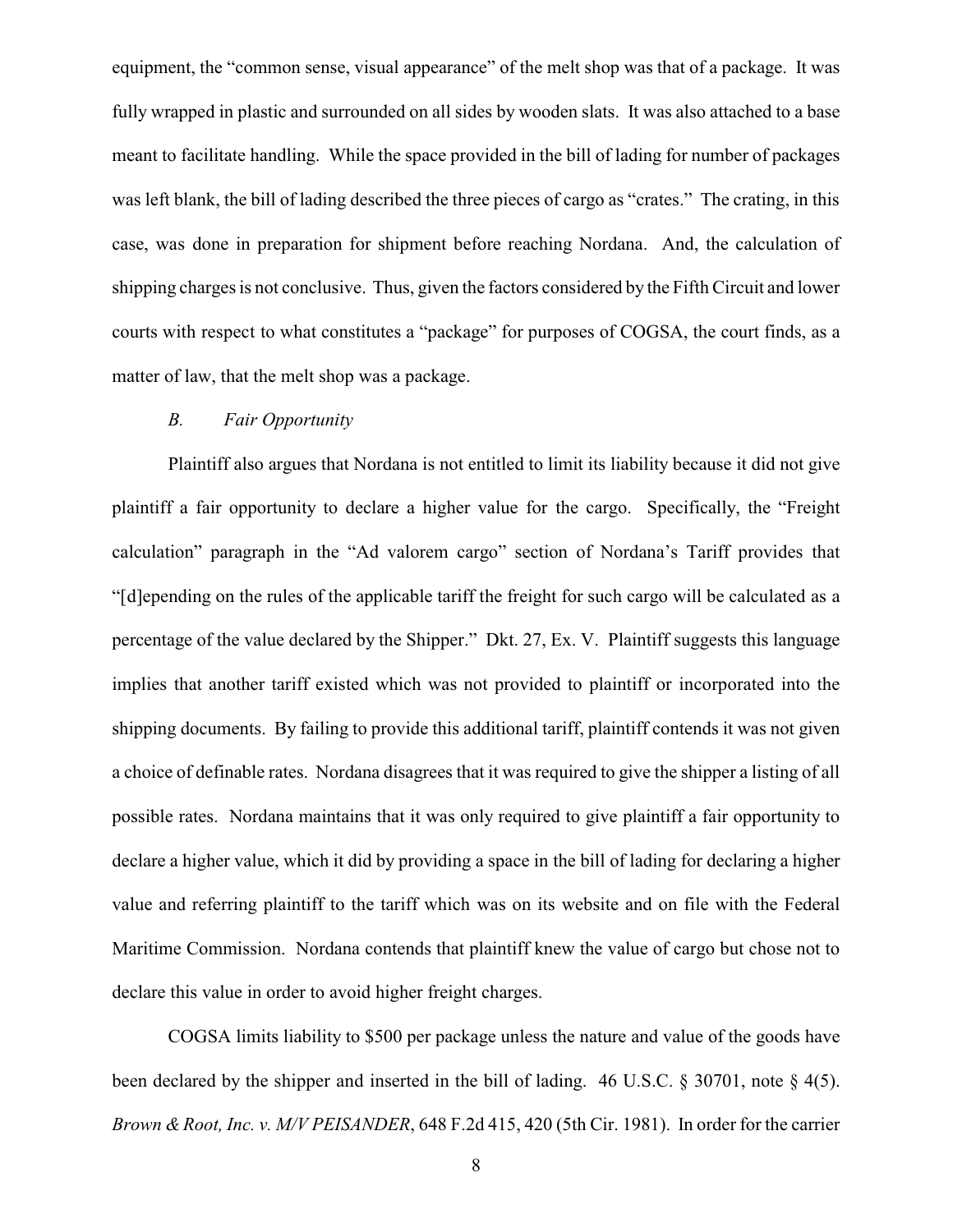to benefit from the COGSA limitation, the carrier must provide the shipper with a fair opportunity to avoid the limitation by declaring the package's value and paying additional ad valorem freight.

*Id.* The carrier bears the initial burden of showing it offered the shipper a fair opportunity to avoid the limitation. *Couthino, Caro & Co. v. M/V SAVA*, 849 F.2d 166, 169 (5th Cir. 1988). A prima facie case of fair opportunity can be made by introducing, for example, evidence of a published tariff that gave the shipper a choice of definable freight rates. *Brown & Root*, 648 F.2d at 424. If the carrier satisfies the initial burden, the burden then shifts to the shipper to prove that an opportunity to avoid the COGSA limitation did not exist. *Id.*; *Wuerttembergische & Badische Versicherungs-Aktiengesellschaft v. M/V STUTTGART EXPRESS*, 711 F.2d 621, 622 (5th Cir. 1983).

To invoke the package limitation by giving the shipper a fair opportunity to declare a higher value for the cargo, a carrier must provide further evidence beyond incorporation of COGSA into the contract of carriage. *Tradearbed, Inc. v. W. Bulk Carriers K/S*, 374 Fed. Appx. 464, 473 (5th Cir. 2010) (citing *Couthino*, 849 F.2d at 171 n.6 ("[W]e have not held . . . that the mere incorporation of COGSA into a bill of lading constitutes prima facie evidence of fair opportunity.")). However, incorporation or direct reference to the COGSA limitation in the bill of lading and incorporation of a published tariff that establishes a means to calculate rates for increased value constitutes sufficient notice to the shipper and fair opportunity to declare a higher value and pay additional freight. *Brown & Root*, 648 F.2d at 424.

The bill of lading in this case included a space for plaintiff to declare a higher value and referred the shipper to Clause 5.C.4 and the Tariff in the terms and conditions attached to the bill of lading. Dkt. 14, Ex. A. Within the terms and conditions attached to the bill of lading, Clause 2 incorporated the "CARRIER'S TARIFF" and provided that "[c]opies of the relevant provisions of the applicable Tariff are obtainable from the Carrier or his agents, upon request." *Id.* The Tariff was also on file with the Federal Maritime Commission. *Id.* at Ex. F. Further, Clause 5 of the bill of lading set out the terms with respect to "CARRIER'S RESPONSIBILITY." *Id.* at Ex. A. The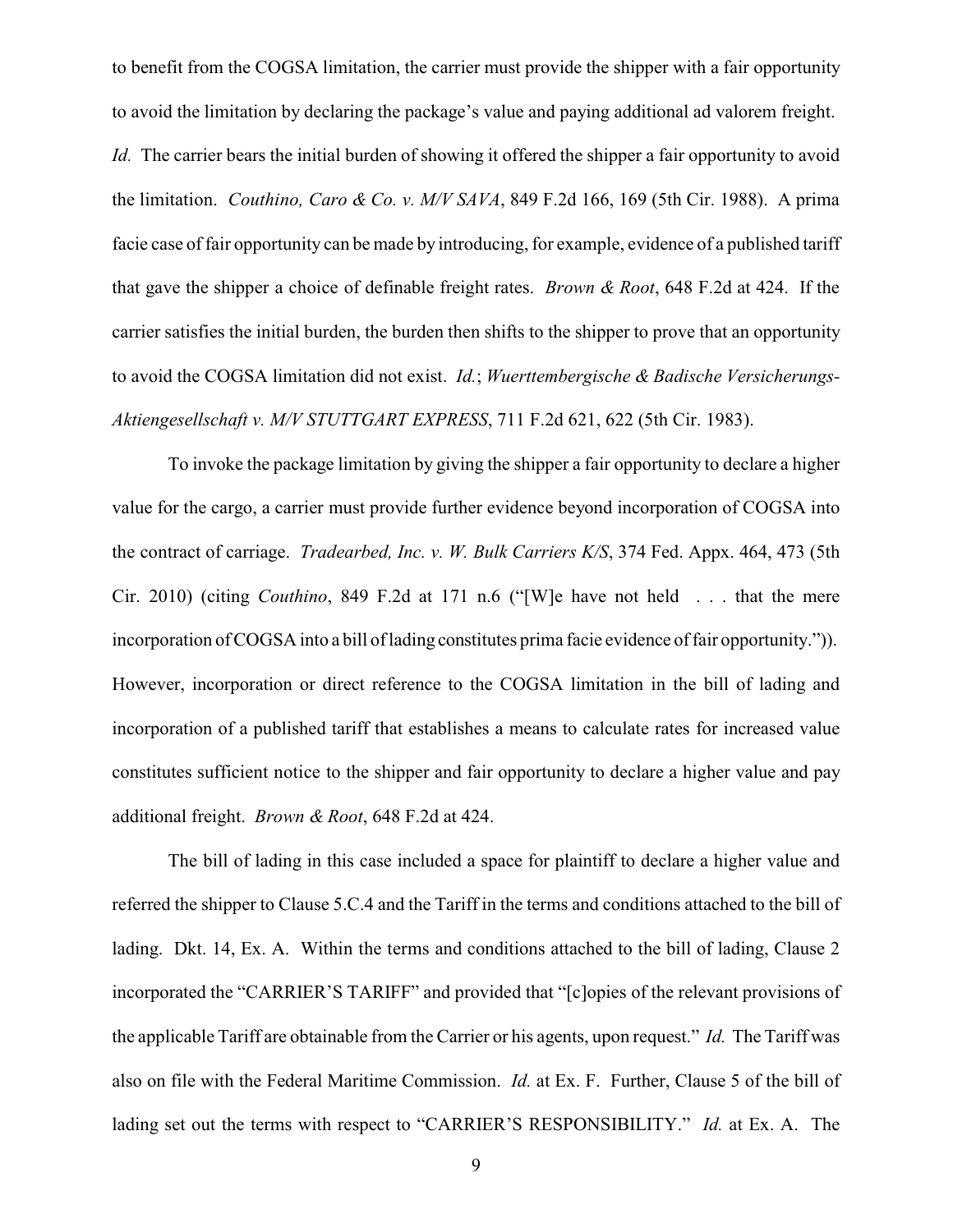relevant portion stated "compensation shall in no circumstances whatsoever and howsoever arising exceed U.S. Dollar 500 per package or unit lost or damaged." *Id.* Finally, under the title "Ad Valorem" of the Tariff, the shipper was notified "[h]igher compensation may be claimed onlywhen, with the consent of the Carrier, the value of the Goods declared by the Shipper, which exceeds the limits laid down in this clause, has been stated in this Bill of Lading and extra Freight paid if required. In that case the amount of the declared value shall be substituted for those limits." Dkt. 27, Ex. V. Based upon the direct reference to the COGSA limitation, the incorporation of the Tariff into the bill of lading, which was made available to the shipper upon request, and the space in the bill of lading to declare a higher value, Nordana has met its burden showing that it offered plaintiff a fair opportunity to declare a higher value and avoid the liability limitation.

Plaintiff must now prove that it did not have a fair opportunity to declare a higher value. *Brown & Root*, 648 F.2d at 424; *STUTTGART EXPRESS*, 711 F.2d at 622. Plaintiff relies on language used in the tariff, obtained during discovery, that may suggest another tariff existed governing Nordana's freight rates. Plaintiff's interpretation of the tariff's language, however, does not prove that it was not given a fair opportunity to declare a higher value for its cargo. It remains undisputed that the face of the bill of lading provided a space for declared value, with reference to the COGSA limitation in the terms and conditions, which fully advised plaintiff of the right to avoid the limitation. Plaintiff was given the opportunity to declare a higher value, and if plaintiff had done so, it would have triggered Nordana providing additional freight charges and deciding whether it would transport the cargo for a higher value. Plaintiff chose not to declare a higher value and did not consult Nordana regarding its tariff or inquire regarding additional freight charges. While every detailed rate may not have been provided in the Tariff or bill of lading, plaintiff was not denied a fair opportunity to declare a higher value. *See Salco Mar. & Logistics Sal v. OCEAN ATLAS M/V*, 2013 WL 5592943,  $*3$  (E.D. La. Oct. 10, 2013) (Despite the tariff being "exceedingly difficult to access," shipper was still provided a fair opportunity to declare higher value.); *General Elec. Co. v. M/V*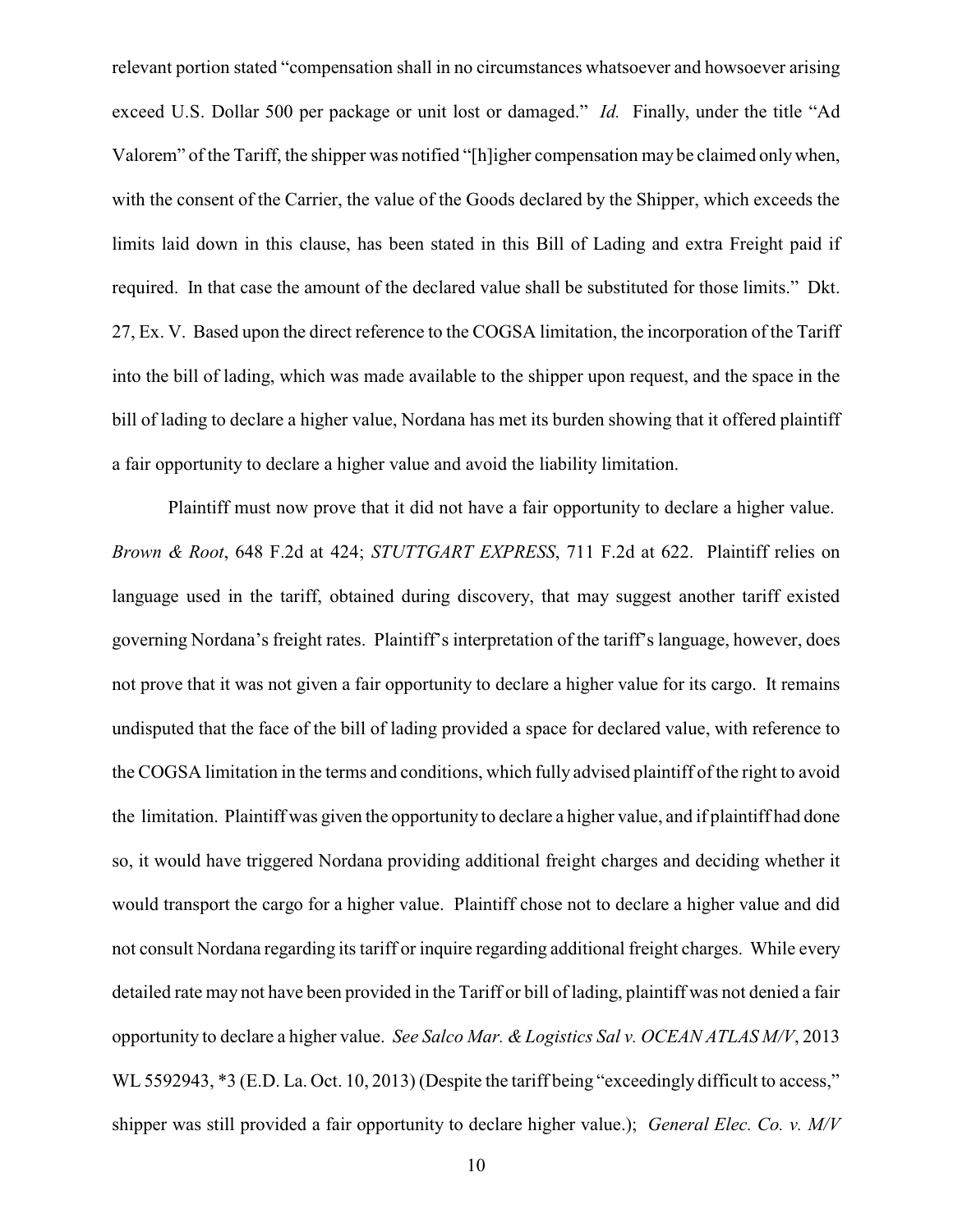*NEDLLOYD*, 817 F.2d 1022, 1029 (2d Cir. 1987) ("[T]he language on the back of the [bill of lading] incorporating COGSA's provisions and the space for declaring excess value on the front are sufficient notice of the limitation of liability and the means of avoiding it."). Therefore, the terms of the bill of lading and the incorporated tariff afforded plaintiff an opportunity to declare an increased value and pay a higher freight charge.

## *C. Geographic Deviation and Additional Discovery*

Plaintiff also contends that the liability limitation should not be afforded to Nordana because Nordana has not fully responded to discovery requests aimed at determining whether the M/V VEGALAND unreasonably deviated from its customary service route. Plaintiff maintains if the vessel unreasonably deviated from its route, Nordana should not be entitled to limit its liability.

Geographical deviation refers to a voluntary departure, without necessary or reasonable cause, from the regular and usual course of a voyage. *M/V ARAGUA*, 756 F.2d at 1157-58 (citing *Hostetter v. Park*, 137 U.S. 30, 40, 11 S. Ct. 1 (1890)) (internal quotations omitted). Any unreasonable deviation will deprive the carrier of any limitation of liability in the contract of carriage, including COGSA's \$500 per package limitation. *Id.* at 1159. However, a reasonable deviation will not cause a shipper to lose its protection from limited liability. *Constructores Tecnicos, S. de R.L. v. Sea-Land Serv., Inc.*, 945 F.2d 841, 844-45 (5th Cir. 1991). "[S]tops at a vessel's customary ports of call, whether or not the bills of lading list those ports, cannot constitute deviations so long as the carrier has made those stops known to the shipper or the shipping community generally through advertisement, publication, or other means." *Great Am. Ins. Cos. v. M/V ROMERAL*, 934 F. Supp. 744, 747 (E.D. La. 1996) (quoting *Goya Foods, Inc. v. S.S. ITALICA*, 561 F. Supp. 1077, 1086 (S.D.N.Y. 1983)). Plaintiff must establish that a deviation occurred before the burden shifts to the carrier to show that its conduct was reasonable. *C.A. La Seguridad v. Delta S.S. Lines*, 721 F.2d 322, 324 (11th Cir. 1983) (applying Fifth Circuit precedent); *Spartus Corp. v. S/S YAFO*, 590 F.2d 1310, 1314 (5th Cir. 1979).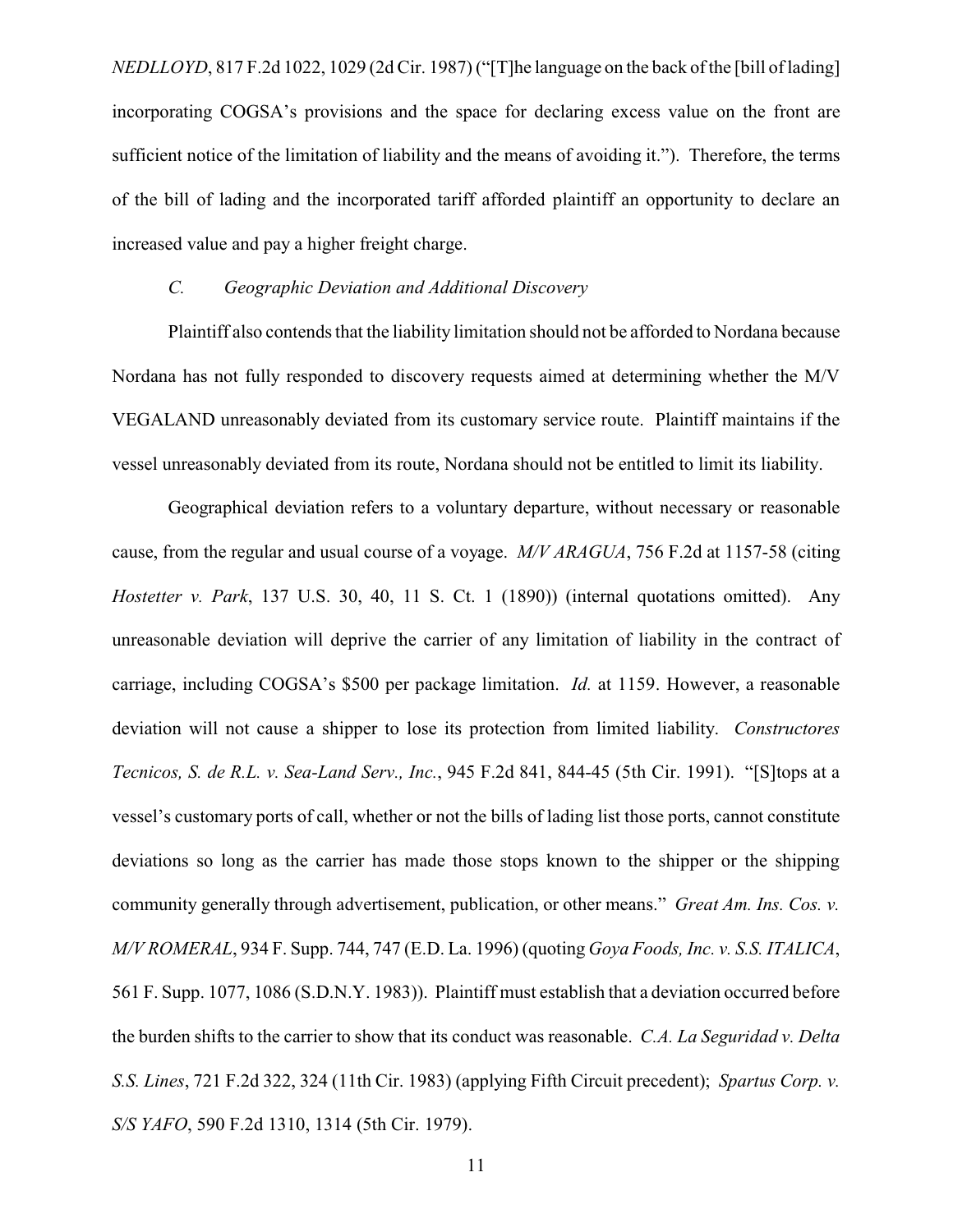Plaintiff has not established a genuine issue of material fact with regard to whether a geographic deviation occurred during the relevant voyage. In its discoveryresponses, Nordana states that it was not in control of the navigation of the M/V VEGALAND and that there are no documents in its possession of historical published or advertised customary routes for the M/V VEGALAND. Dkt. 27, Exs. G, T. Nordana did, however, provide the route of the M/V VEGALAND for the relevant voyage and referred to its website reflecting its customary service schedule from the Mediterranean to the United States, which includes the same ports of call as the relevant voyage. Dkt. 27, Exs. D, K; Dkt. 28, p. 11 n.2. Based on this record, plaintiff has failed to show that a deviation occurred.

Plaintiff asks the court to deny Nordana's partial summary judgment on this basis and grant plaintiff additional discovery, "which may include the necessity of deposing the master and possibly other employees of the Defendant that did have responsibility for the vessel's navigation." Dkt. 27, p. 25. Plaintiff asked for this relief on August 5, 2013. Discovery closed in this case on April 28, 2014. Plaintiff has not supplemented the record, or otherwise moved to compel any documents which it claims Nordana failed to produce regarding geographic deviation. The court will not deny Nordana's partial summary judgment or defer ruling for plaintiff to conduct additional discovery when the plaintiff has not shown any reason for failing to conduct this additional discovery during the discovery period. Because plaintiff has failed to create a genuine issue of material fact with regard to any deviation that occurred during the relevant voyage, the court does not find that Nordana loses the protection of the COGSA limitation of liability.

#### *D. Additional Grounds*

Plaintiff also offers several additional arguments related to Nordana's liability and defenses for improper loading and stowing and spoliation. However, these arguments are not relevant to the grounds posited for partial summary judgment, but rather involve a determination of liability, applicable exemptions from liability, and cause of damage. *Sabah Shipyard Sdn. Bhd. v. M/V*